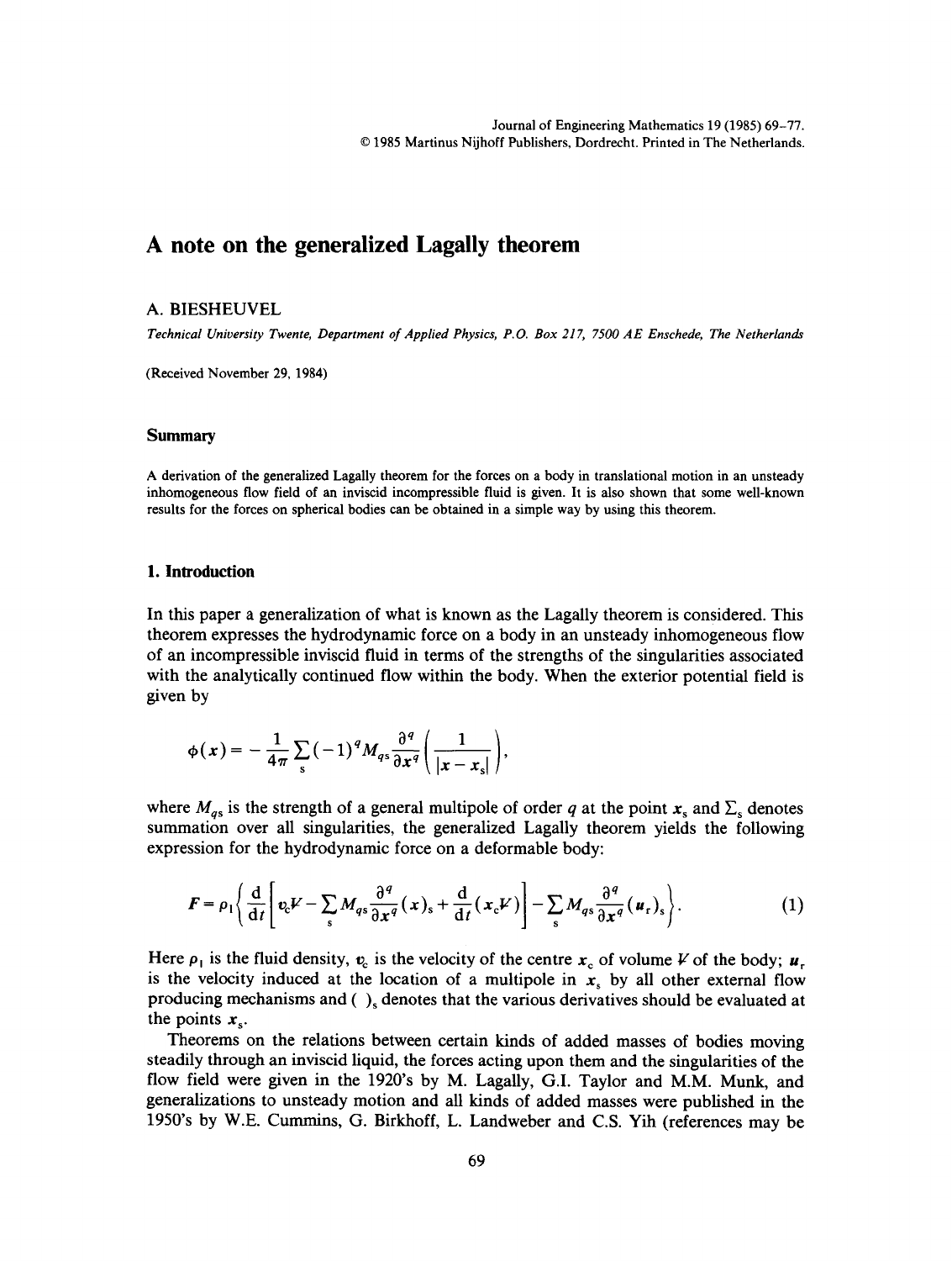found in Landweber and Yih [1]). A recent rigorous derivation of the generalized Lagally theorem by Landweber and Miloh [2] contained some errors. Their corrected derivation (Landweber and Miloh [3]) now consists of, as they call it, "some exercises in spherical harmonics".

The purpose of this note is to give a shorter and much simpler alternative to the Landweber and Miloh derivation. It partly follows their derivation but uses at certain stages ideas put forward in van Wijngaarden [4]. In the final section some well-known results are established again as demonstrations of the use of the Lagally theorem. These somewhat obvious examples were also chosen in order to enable us to make a brief comment on the use of relations for single particles in theories for two-phase bubbly liquid flows.

## **2. A derivation of the generalized Lagally theorem**

Consider a deformably body moving without rotation in an inviscid, incompressible fluid with density  $\rho_1$ . We employ a co-ordinate system fixed at infinity and denote the position vector of a point by x. The centre of the body  $x_c$  is taken to move with velocity

$$
v_{\rm c} = \frac{\mathrm{d}x_{\rm c}}{\mathrm{d}t},
$$

and in addition the body surface is allowed to have a deformation velocity  $v_d$  relative to the centre of the body. The flow is irrotational and characterized by the velocity potential  $\phi$  and the velocity  $u = \nabla_x \phi$ . The hydrodynamic force exerted on the body by the surrounding fluid arises from the pressure at the body surface

$$
F=-\int p\mathbf{n}\,\mathrm{d}\,A,
$$

and with the aid of Bernoulli's theorem, we have

$$
F = \rho_1 \int \frac{\partial \phi}{\partial t} n \, dA + \rho_1 \int \frac{1}{2} u \cdot u n \, dA - \rho_1 \int g \cdot x n \, dA. \tag{2}
$$

The last integral in (2) represents the buoyancy force on the body and will be omitted in what follows.

The expression (2) may also be written as

$$
F = \rho_1 \frac{\mathrm{d}}{\mathrm{d}t} \int \phi \mathbf{n} \mathrm{d}A + \rho_1 \int \Big( \tfrac{1}{2} \mathbf{u} \cdot \mathbf{u} \mathbf{n} - \mathbf{u} \cdot \mathbf{v}_c \mathbf{n} - \mathbf{u} \mathbf{v}_d \cdot \mathbf{n} \Big) \mathrm{d}A,
$$

where  $d/dt$  is the material derivative following the motion of the body. The first term on the right-hand side may be called the acceleration reaction  $(F_A)$ , while the second term may be referred to as the steady force  $(F_s)$ , since it represents the force on the body in steady motion. As mentioned in Section 1, the Lagally theorem expresses these forces in terms of products of the singularity strengths and gradients of the velocity potential to be evaluated at the location of the singularities. To obtain these expressions we consider the acceleration reaction first, postponing the treatment of the steady force at this moment.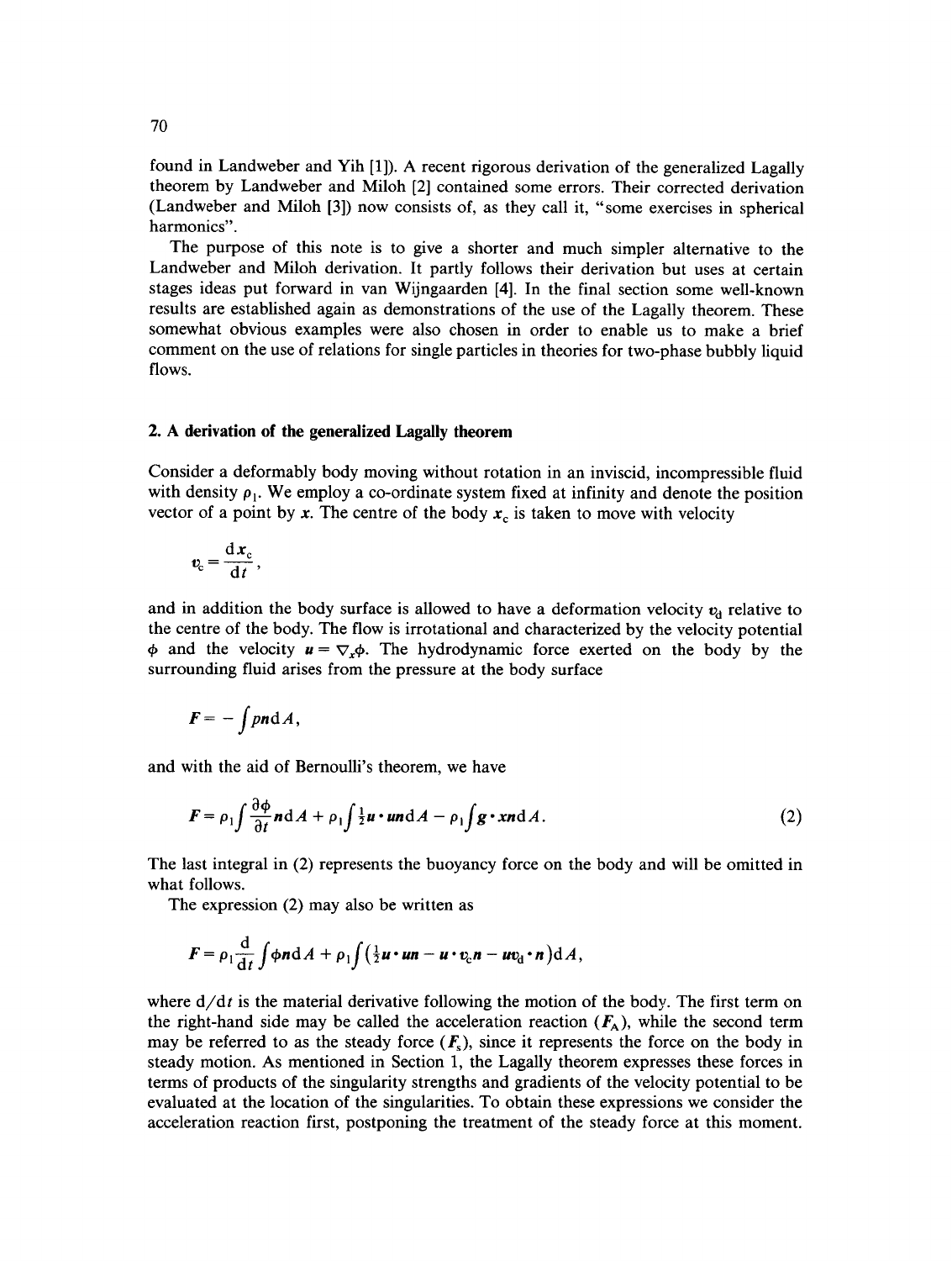# *2.1. The acceleration reaction*

Apply Green's reciprocal theorem to the volume bounded externally by the body surface and internally by surfaces  $A_{\epsilon_3}$  enclosing small regions  $V_{\epsilon_3}$  about the points  $x_s$ , at which the singularities are located. This yields

$$
F_{A} = \rho_1 \frac{d}{dt} \left[ \int x \nabla_x \phi \cdot n \, dA + \sum_{s} \int (\phi n - x \nabla_x \phi \cdot n) \, dA_{\epsilon_s} \right]. \tag{3}
$$

With the aid of Gauss' theorem we obtain for the first integral

$$
\int x \nabla_x \phi \cdot n \, \mathrm{d}A = \int x v_\mathrm{c} \cdot n \, \mathrm{d}A + \int x v_\mathrm{d} \cdot n \, \mathrm{d}A = v_\mathrm{c} V + \int x v_\mathrm{d} \cdot n \, \mathrm{d}A,
$$

where  $V$  is the volume of the body. Further, by the Reynolds transport theorem,

$$
\int x v_{\rm d} \cdot n \, \mathrm{d}A = \frac{\mathrm{d}}{\mathrm{d}t} (x_{\rm c} V).
$$

At each point  $x_s$  the potential and the velocity can be taken to consist of a singular part  $(\phi_s, \mu_s)$ , where the singularities are assumed to be multipoles of order q and strength  $M_{qs}$ ,

$$
\phi_{s}(x) = -\frac{M_{qs}}{4\pi} \frac{\partial^{q}}{\partial x_{s}^{q}} \left( \frac{1}{|x - x_{s}|} \right), \quad u_{s}(x) = -\frac{M_{qs}}{4\pi} \frac{\partial^{q}}{\partial x_{s}^{q}} \left( \nabla_{x} \frac{1}{|x - x_{s}|} \right), \tag{4}
$$

and a regular part ( $\phi_r$ ,  $\mathbf{u}_r$ ) associated with other mechanisms producing the flow at  $\mathbf{x}_s$ . Since

$$
\lim_{A_{\epsilon_{\mathfrak{s}}}\to 0}\int (\phi_{\mathfrak{r}}\boldsymbol{n}-\boldsymbol{x}\nabla_{\boldsymbol{x}}\phi_{\mathfrak{r}}\boldsymbol{\cdot}\boldsymbol{n})\mathrm{d}A_{\epsilon_{\mathfrak{s}}}=0,
$$

the regular parts of the potentials do not contribute to the second integral in (3).

To obtain the contributions due to the singular parts, first consider the singularities to consist only of monopoles. We then have

$$
\sum_{s}\int\left(-\frac{m_{s}}{4\pi|x-x_{s}|}\mathbf{n}-x\frac{m_{s}(x-x_{s})}{4\pi|x-x_{s}|^{3}}\cdot\mathbf{n}\right)dA_{\epsilon_{s}}.
$$

At this point we are allowed to choose the  $A_{\epsilon_s}$  to be the surfaces of spheres with radii  $\epsilon_s$ centred about  $x_s$ ,

$$
\sum_{s} \int \left( -\frac{m_s}{4\pi\epsilon_s} \boldsymbol{n} - x \frac{m_s}{4\pi\epsilon_s^2} \boldsymbol{n} \cdot \boldsymbol{n} \right) dA_{\epsilon_s} = -\sum_{s} m_s x_s. \tag{5}
$$

Calculate next the dipole contributions with potentials

$$
\phi_{s}(x) = -\frac{1}{4\pi}\mu_{s} \cdot \nabla_{x_{s}}\bigg(\frac{1}{|x - x_{s}|}\bigg).
$$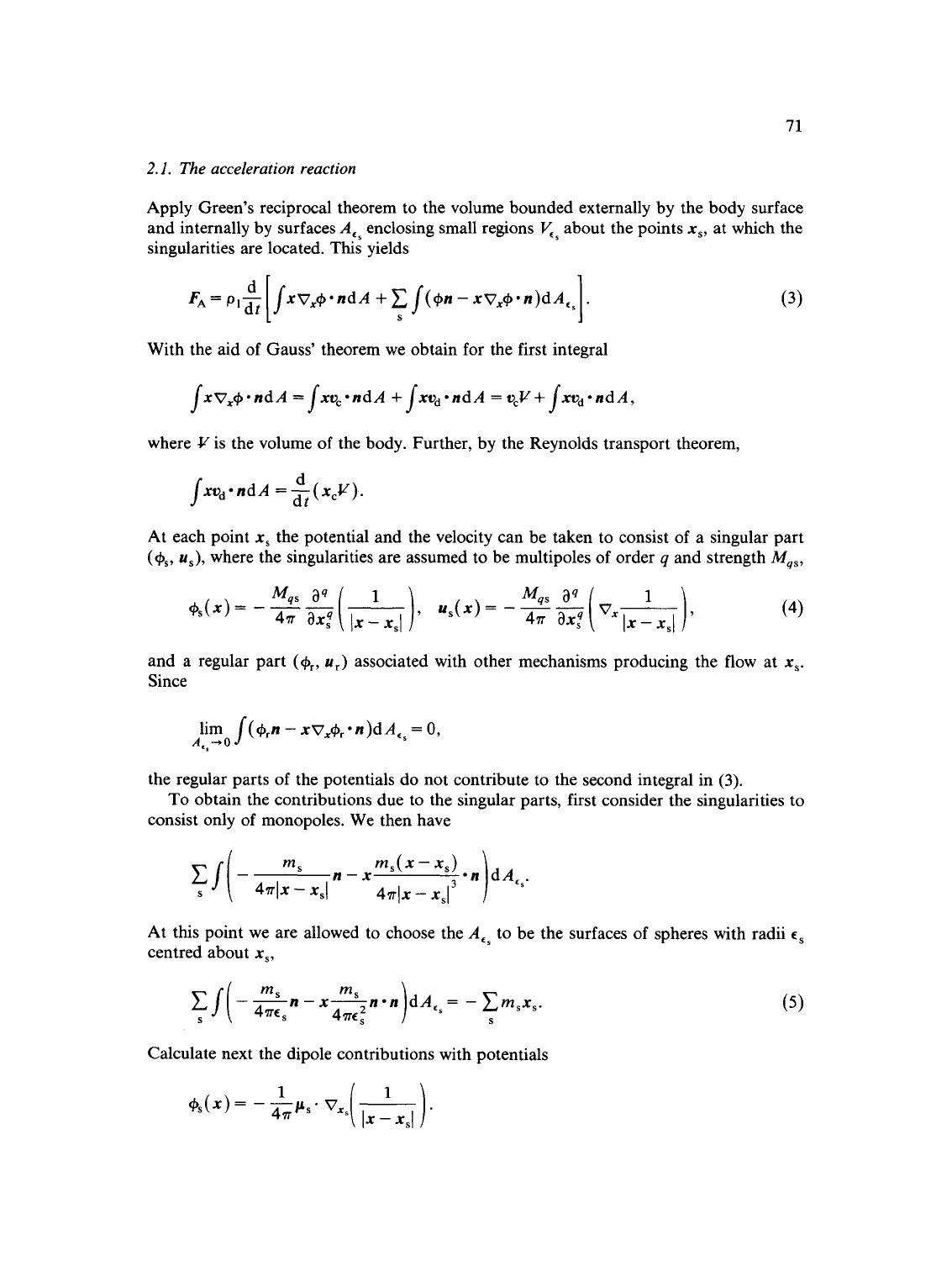For any surface  $A_{\epsilon}$ , however small, it is always possible to choose a  $\delta x_s$  such that the potential field at  $A_{\epsilon_{s}}$ , associated with a dipole at  $x_{s}$ , is a linear superposition of the potential fields due to a source and a sink with strengths of equal magnitude at the points  $x_s + \frac{1}{2}\delta x_s$  and  $x_s - \frac{1}{2}\delta x_s$ ,

$$
\phi_{s}(x)=\frac{k_{s}}{4\pi}\bigg(-\frac{1}{|x-x_{s}-\frac{1}{2}\delta x_{s}|}+\frac{1}{|x-x_{s}+\frac{1}{2}\delta x_{s}|}\bigg),
$$

with  $k_s \delta x_s = \mu_s$ . Substituting this expression into the second integral of (3) we have

$$
\sum_{s} \int \frac{k_s}{4\pi} \left\{ \left( -\frac{1}{|x - x_s - \frac{1}{2}\delta x_s|} + \frac{1}{|x - x_s + \frac{1}{2}\delta x_s|} \right) - x \left( \frac{x - x_s - \frac{1}{2}\delta x_s}{|x - x_s - \frac{1}{2}\delta x_s|} - \frac{x - x_s + \frac{1}{2}\delta x_s}{|x - x_s + \frac{1}{2}\delta x_s|} \right) \cdot n \right\} dA_{\epsilon_s}.
$$

Because of the linearity of the integrand the source and the sink contributions may be separated:

$$
\int \frac{k_{\rm s}}{4\pi} \left( -\frac{1}{|x - x_{\rm s} - \frac{1}{2}\delta x_{\rm s}|} - x \frac{(x - x_{\rm s} - \frac{1}{2}\delta x_{\rm s}) \cdot n}{|x - x_{\rm s} - \frac{1}{2}\delta x_{\rm s}|^3} \right) dA_{\epsilon_{\rm s}}
$$

$$
- \int \frac{k_{\rm s}}{4\pi} \left( -\frac{1}{|x - x_{\rm s} + \frac{1}{2}\delta x_{\rm s}|} - x \frac{(x - x_{\rm s} + \frac{1}{2}\delta x_{\rm s}) \cdot n}{|x - x_{\rm s} + \frac{1}{2}\delta x_{\rm s}|^3} \right) dA_{\epsilon_{\rm s}}.
$$

To each integral we next apply Green's reciprocal theorem to transform  $A_{\epsilon}$  into the surfaces of two spheres with radii  $\epsilon_s$  and centres in  $x_s + \frac{1}{2}\delta x_s$  and  $x_s - \frac{1}{2}\delta x_s$  respectively. With (5) we obtain for the dipole contributions:

$$
-\sum_{s}\left[k_s(x_s+\tfrac{1}{2}\delta x_s)-k_s(x_s-\tfrac{1}{2}\delta x_s)\right]=-\sum_{s}k_s\delta x_s=-\sum_{s}\mu_s.
$$

The higher-order multipoles can be treated in a similar way. It is evident, however, that these do not contribute to the acceleration reaction.

The final result is

$$
F_{A} = \rho_{1} \frac{d}{dt} \left[ v_{c} V - \sum_{s} M_{qs} \frac{\partial^{q}}{\partial x^{q}} (x)_{s} + \frac{d}{dt} (x_{c} V) \right].
$$
 (6)

As noted by Landweber and Miloh [2], it is sometimes more convenient to associate the deformation of the body surface with a potential  $\phi_d$  and use as an alternative to (6):

$$
F_{A} = \rho_1 \frac{d}{dt} \left[ v_c V - \sum_{s}^{(d)} M_{qs} \frac{\partial^q}{\partial x^q} (x)_s + \int \phi_d n dA \right],
$$
 (7)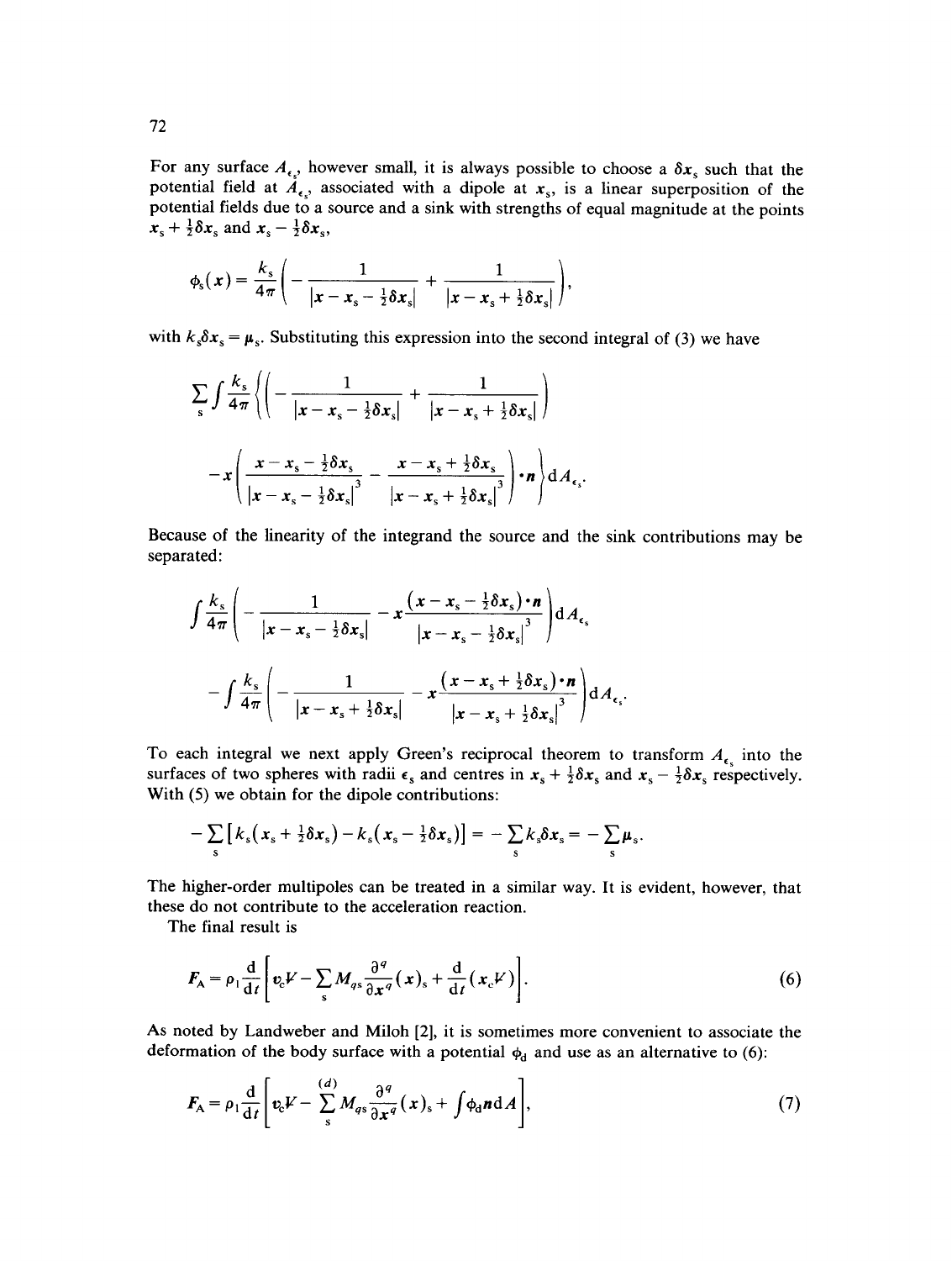where the symbol  $\Sigma_s^{(a)}$  denotes summation over all singularities except those associated with the deformation potential.

# *2.2. The steady force*

Rewrite the expression for the force on the body in steady motion as

$$
F_{s} = \rho_{1} \int \left( \frac{1}{2} u \cdot un - uu \cdot n \right) dA + \rho_{1} \int \left( uu \cdot n - u \cdot v_{c} n - uv_{d} \cdot n \right) dA,
$$

or, since  $\mathbf{u} \cdot \mathbf{n} = (\mathbf{v}_c + \mathbf{v}_d) \cdot \mathbf{n}$  at the body surface,

$$
F_{s} = \rho_{1} \int (\frac{1}{2}u \cdot un - uu \cdot n) dA + \rho_{1} \int (uv_{c} \cdot n - u \cdot v_{c} n) dA.
$$
 (8)

With the aid of the relation  $uv_c \cdot n - u \cdot v_c n = v_c \times (u \times n)$  we obtain for the second integral in **(8)** 

$$
\int v_c \times (u \times n) dA = -v_c \times \int (\nabla \times u) dV = 0.
$$

Applying the divergence theorem to the volume bounded externally by the body surface and internally by surfaces  $A_{\epsilon}$  enclosing small regions about the points  $x_s$ , we get

$$
F_{\rm s} = \rho_1 \int \left(\tfrac{1}{2} u \cdot u n - u u \cdot n\right) \mathrm{d}A = \rho_1 \sum_{\rm s} \int \left(\tfrac{1}{2} u \cdot u n - u u \cdot n\right) \mathrm{d}A_{\epsilon_{\rm s}}.
$$

Again, at each singular point the velocity field can be assumed to consist of a regular and a singular part of the form (4), hence

$$
F_s = \rho_1 \sum_{s} \int \left(\frac{1}{2} u_r \cdot u_r n - u_r u_r \cdot n\right) dA_{\epsilon_s} + \rho_1 \sum_{s} \int \left(\frac{1}{2} u_s \cdot u_s n - u_s u_s \cdot n\right) dA_{\epsilon_s}
$$

$$
+ \rho_1 \sum_{s} \int \left(u_s \cdot u_r n - u_r u_s \cdot n - u_s u_r \cdot n\right) dA_{\epsilon_s}.
$$

For the first integral we obtain

$$
\lim_{A_{\epsilon_{\mathfrak{s}}}\to 0}\int \Bigl(\tfrac{1}{2}\boldsymbol{u}_{\mathfrak{r}}\boldsymbol{\cdot}\boldsymbol{u}_{\mathfrak{r}}\boldsymbol{n}-\boldsymbol{u}_{\mathfrak{r}}\boldsymbol{u}_{\mathfrak{r}}\boldsymbol{\cdot}\boldsymbol{n}\Bigr)\mathrm{d} A_{\epsilon_{\mathfrak{s}}}=0.
$$

For the second integral we can calculate the contribution of each singularity separately by choosing a surface  $S_s$  about the point  $x_s$  in question and by applying next Gauss' theorem to the volumes  $V_s$  bounded by the surfaces  $S_s$  and  $A_{\epsilon,s}$ .

$$
\int (\frac{1}{2}u_s \cdot u_s n - u_s u_s \cdot n) dA_{\epsilon_s} = \int (\frac{1}{2}u_s \cdot u_s n - u_s u_s \cdot n) dS_s
$$

$$
- \int (\frac{1}{2} \nabla_{x_s}(u_s \cdot u_s) - \nabla_{x_s} \cdot (u_s u_s)) dV_s.
$$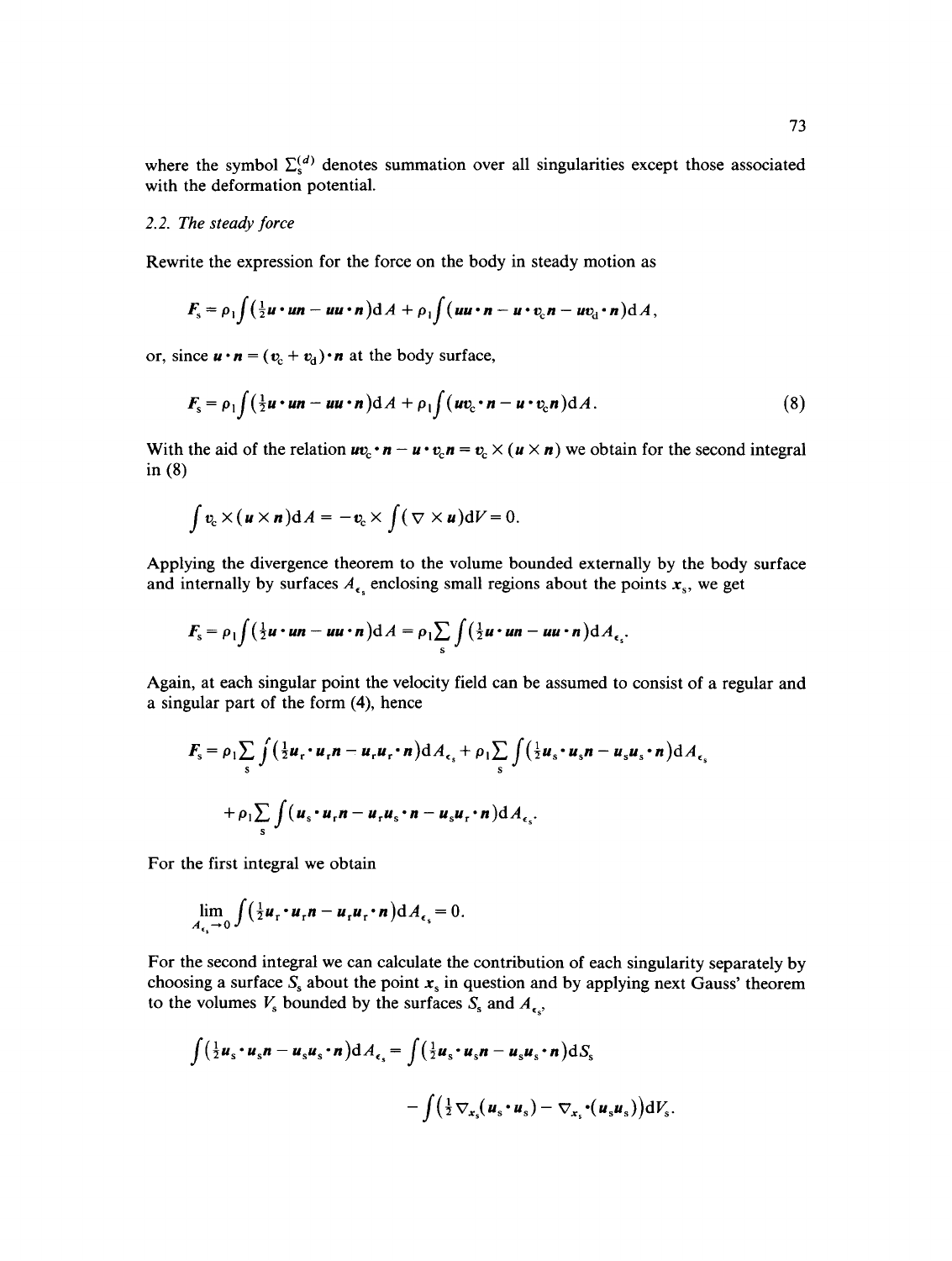Because the singular velocity fields are both irrotational and solenoidal in  $V_s$  the volume integral equals zero. And since  $|u_s|$  is at least as small as  $|x - x_s|^{-3}$ , the choice of S<sub>s</sub> as a sphere of infinitely large radius shows the integral over  $S<sub>s</sub>$  to vanish as well. To calculate the third integral, consider first the contribution of the monopoles:

$$
\sum_{s}\int\left[\frac{m_{s}(x-x_{s})}{4\pi|x-x_{s}|^{3}}\cdot u_{r}n-u_{r}\frac{m_{s}(x-x_{s})}{4\pi|x-x_{s}|^{3}}\cdot n-\frac{m_{s}(x-x_{s})}{4\pi|x-x_{s}|^{3}}u_{r}\cdot n\right]dA_{\epsilon_{s}},
$$

which, by choosing the  $A_{\epsilon_0}$  to be surfaces of spheres with radii  $\epsilon_s$  and centres in  $x_s$ , equals

$$
\sum_{s} \frac{m_s}{4\pi\epsilon_s^2} \int (\mathbf{n} \cdot \mathbf{u}_r \mathbf{n} - \mathbf{u}_r \mathbf{n} \cdot \mathbf{n} - \mathbf{n} \mathbf{u}_r \cdot \mathbf{n}) dA_{\epsilon_s}
$$
  
= 
$$
- \sum_{s} \frac{m_s}{4\pi\epsilon^2} \int \mathbf{u}_r dA_{\epsilon_s} = - \sum_{s} m_s \mathbf{u}_r(\mathbf{x}_s).
$$
 (9)

The dipole contributions can be obtained from this result in a way which resembles the calculation of these contributions to the acceleration reaction. For any surface  $A_{\epsilon}$ , however small, a  $\delta x_s$  can be chosen such that the velocity field at  $A_{\epsilon}$  is a superposition of the velocity fields of a source and a sink at  $x_s + \frac{1}{2}\delta x_s$  and  $x_s - \frac{1}{2}\delta x_s$  respectively,

$$
u_{s}(x) = \frac{k_{s}}{4\pi} \left( \frac{x - x_{s} - \frac{1}{2}\delta x_{s}}{\left|x - x_{s} - \frac{1}{2}\delta x_{s}\right|^{3}} - \frac{x - x_{s} + \frac{1}{2}\delta x_{s}}{\left|x - x_{s} + \frac{1}{2}\delta x_{s}\right|^{3}} \right),
$$

with  $k_s \delta x_s = \mu_s$ . The source and the sink contributions can be considered separately, whence we obtain

$$
\frac{k_s}{4\pi} \int \left[ \frac{\left(x - x_s - \frac{1}{2}\delta x_s\right)}{\left|x - x_s - \frac{1}{2}\delta x_s\right|^3} \cdot u_r n - u_r \frac{\left(x - x_s - \frac{1}{2}\delta x_s\right)}{\left|x - x_s - \frac{1}{2}\delta x_s\right|^3} \cdot n - \frac{\left(x - x_s - \frac{1}{2}\delta s_s\right)}{\left|x - x_s - \frac{1}{2}\delta x_s\right|^3} u_r \cdot n \right] dA_{\epsilon_s}
$$
\n
$$
-\frac{k_s}{4\pi} \int \left[ \frac{\left(x - x_s + \frac{1}{2}\delta x_s\right)}{\left|x - x_s + \frac{1}{2}\delta x_s\right|^3} \cdot u_r n - u_r \frac{\left(x - x_s + \frac{1}{2}\delta x_s\right)}{\left|x - x_s + \frac{1}{2}\delta x_s\right|^3} \cdot n - \frac{\left(x - x_s + \frac{1}{2}\delta x_s\right)}{\left|x - x_s + \frac{1}{2}\delta x_s\right|^3} u_r \cdot n \right] dA_{\epsilon_s}.
$$

Next, apply the divergence theorem to each integral in order to transform the  $A_{\epsilon}$  into surfaces of spheres with radii  $\epsilon_s$  and centres at  $x_s + \frac{1}{2}\delta x_s$  and  $x_s - \frac{1}{2}\delta x_s$ . With the monopole result (9), this yields

$$
-\sum_{s} \left[ k_s \boldsymbol{u}_r (x_s + \frac{1}{2} \delta x_s) - k_s \boldsymbol{u}_r (x_s - \frac{1}{2} \delta x_s) \right] = -\sum_{s} k_s \delta x_s \cdot \nabla_x (\boldsymbol{u}_r)_s
$$

$$
= -\sum_{s} \boldsymbol{\mu}_s \cdot \nabla_x (\boldsymbol{u}_r)_s.
$$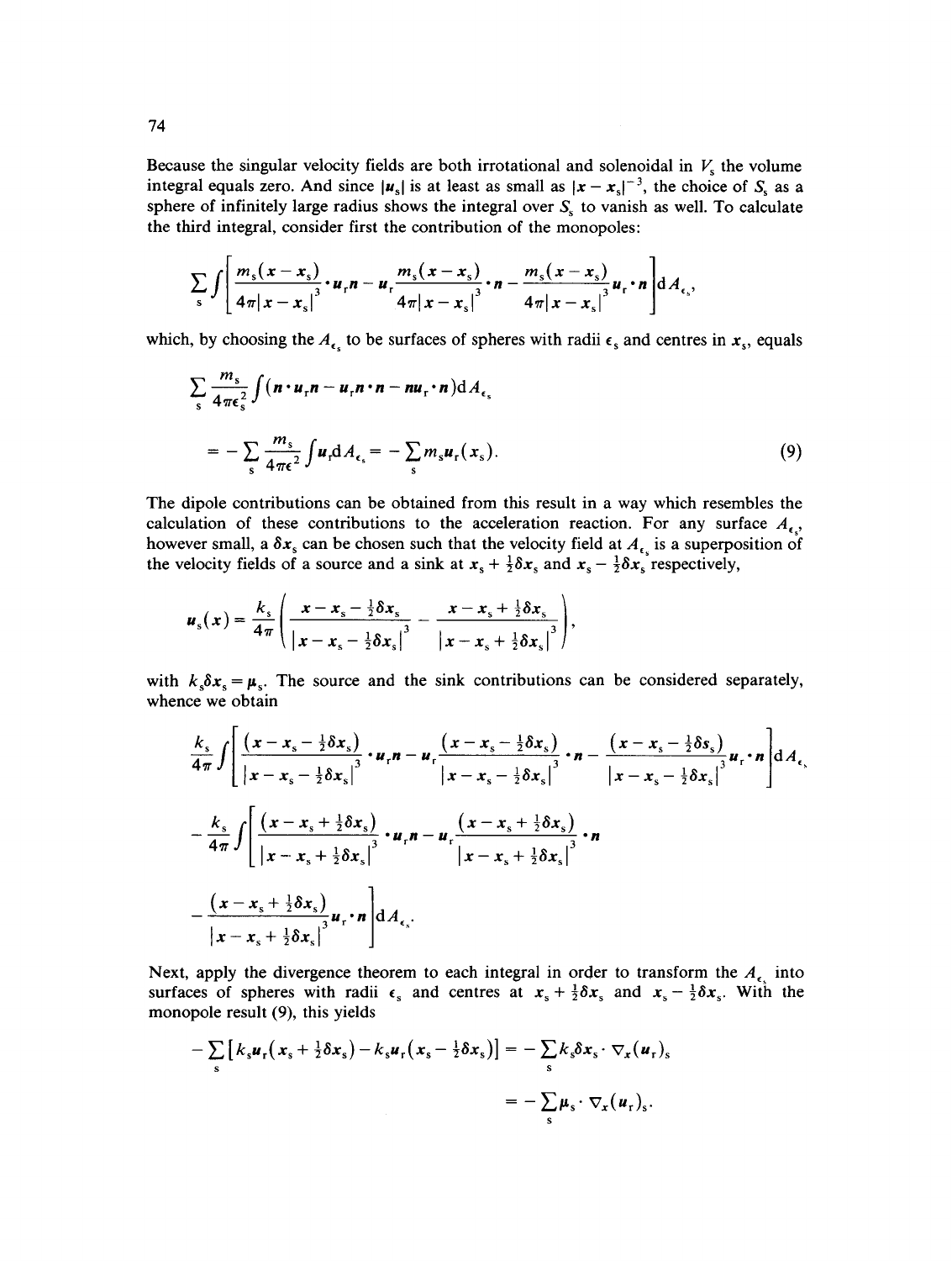The contribution of the higher-order poles can be found in a similar way, and we finally have for the steady force

$$
F_{s} = -\rho_{1} \sum_{s} M_{qs} \frac{\partial^{q}}{\partial x^{q}} (u_{r})_{s}.
$$
 (10)

From (7) and (10) the generalized Lagally theorem is obtained:

$$
F = \rho_1 \frac{\mathrm{d}}{\mathrm{d}t} \left[ \mathbf{v}_{\rm c} V - \sum_{\rm s}^{(d)} M_{q\rm s} \frac{\partial^q}{\partial x^q} (\mathbf{x})_{\rm s} + \int \phi_{\rm d} \mathbf{n} \mathrm{d}A \right] - \rho_1 \sum_{\rm s} M_{q\rm s} \frac{\partial^q}{\partial x^q} (\mathbf{u}_{\rm r})_{\rm s}.
$$

## **3. Examples**

Consider a sphere with radius  $a(t)$  and centre at  $x_c$ , moving with velocity v in an unbounded, nonuniform and unsteady potential flow, which has potential  $\phi(x_c, t)$  and velocity  $u(x_c, t)$  in  $x_c$  in the absence of the sphere. An approximation to the potential field on the surface of the sphere is obtained by representing the sphere by a source and a dipole at the centre, with a dipole strength associated with the velocity in  $x_c$  in the absence of the sphere,

$$
\phi(x, t) = u(x_c, t) \cdot (x - x_c) - \frac{a^2 \mathrm{d} a/\mathrm{d} t}{|x - x_c|}
$$

$$
- \frac{1}{2} a^3 (u(x_c, t) - v) \cdot \nabla_x \frac{1}{|x - x_c|} + O(|x - x_c|^{-5}).
$$

The generalized Lagally theorem then yields as an approximation to the force on the body:

$$
F \approx \rho_1 \bigg\{ \frac{d}{dt} \bigg[ \frac{4}{3} \pi a^3 v + 2 \pi a^3 (\boldsymbol{u}(\boldsymbol{x}_c, t) - v) \bigg]
$$
  
-4 \pi a^2 \frac{da}{dt} \boldsymbol{u}(\boldsymbol{x}\_c, t) + 2 \pi a^3 (\boldsymbol{u}(\boldsymbol{x}\_c, t) - v) \cdot \nabla\_{\boldsymbol{x}}(\boldsymbol{u}) \boldsymbol{x}\_c \bigg\}. (11)

The first term on the right-hand side is the acceleration reaction. Since only monopoles and dipoles can contribute to this term and since there are no bodies or fixed surfaces present in the fluid in the case considered here, a full description of the flow field would yield exactly the same result as given in (11). This implies that the acceleration reaction of a rigid sphere in an impulsively generated unbounded inhomogeneous potential flow follows directly from the value of this potential field at the centre of the sphere. For a massless sphere we have

$$
v=3u(x_{\rm c}),
$$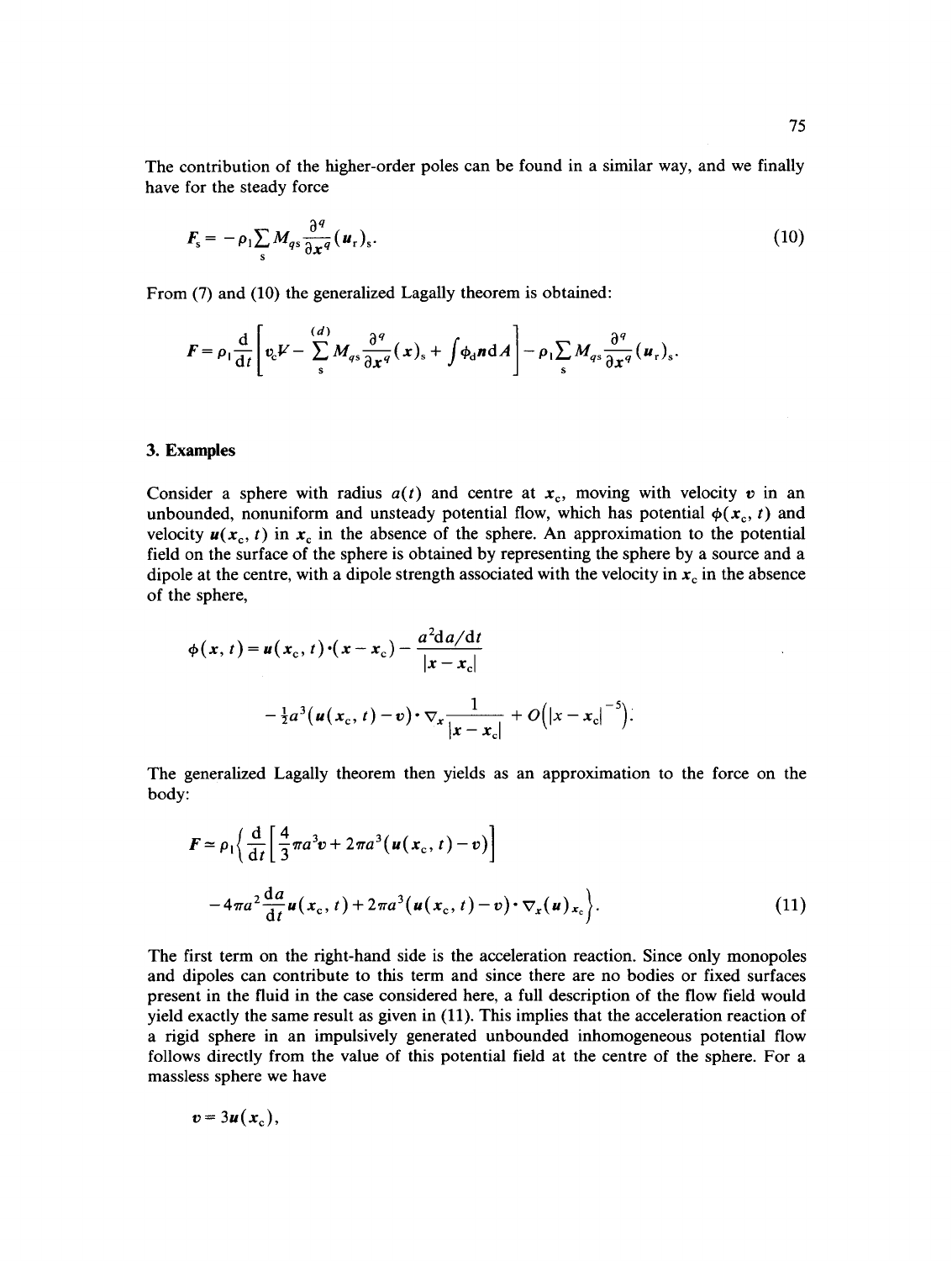a result derived earlier by van Wijngaarden [5].

The relation (11) can also be written as

$$
\boldsymbol{F} \approx \rho_1 \bigg\{ 2\pi a^3 \bigg( \frac{\mathrm{D}\boldsymbol{u}}{\mathrm{D}t} \bigg)_{\boldsymbol{x}_c} - \frac{2}{3}\pi a^3 \frac{\mathrm{d}\boldsymbol{v}}{\mathrm{d}t} + 2\pi a^2 \frac{\mathrm{d}\boldsymbol{a}}{\mathrm{d}t} \big( \boldsymbol{u}(\boldsymbol{x}_c, t) - \boldsymbol{v} \big) \bigg\},\tag{12}
$$

where  $D/Dt = \partial/\partial t + \mathbf{u} \cdot \nabla_{\mathbf{x}}$ , the material derivative following the fluid and which is to be evaluated at the centre of the sphere.

An important special case is that of a rigid body (for convenience taken to be a sphere) moving in an unbounded inhomogeneous unsteady potential flow, where the length scale of variations of the external flow field considerably exceeds the body's dimensions. The velocity field in the absence of the sphere can then be approximated by

$$
\boldsymbol{u}(\boldsymbol{x},\,t)=\boldsymbol{u}_0(t)+\boldsymbol{x}\boldsymbol{\cdot}(\nabla_{\boldsymbol{x}}\boldsymbol{u})_0(t).
$$

When a sphere is placed at  $x_c$  this results in a potential field which can be represented by the original potential field and contributions from a dipole and a quadrupole both placed at the centre of the sphere. Only the dipole contributes to the acceleration reaction,

$$
\rho_1 \frac{\mathrm{d}}{\mathrm{d}t} \left[ \frac{4}{3} \pi a^3 v + 2 \pi a^3 \big( u(x_c, t) - v \big) \right].
$$

The contribution from the quadrupole to the steady force has the form of a second-order derivative of the regular flow field, to be evaluated at  $x_c$ . Because of the linearity of this flow field the contribution is identically zero. Together with the dipole contribution

$$
2\pi a^3(\boldsymbol{u}(\boldsymbol{x}_c, t)-\boldsymbol{v})\boldsymbol{\cdot}\nabla_{\boldsymbol{x}}(\boldsymbol{u})_{\boldsymbol{x}_c}
$$

the exact force can be written as

$$
\boldsymbol{F} = \rho_1 \left\{ 2\pi a^3 \left( \frac{\mathbf{D} \boldsymbol{u}}{\mathbf{D} t} \right)_{x_c} - \frac{2}{3} \pi a^3 \frac{\mathrm{d} \boldsymbol{v}}{\mathrm{d} t} \right\}.
$$
 (13)

The relations (12) and (13) which can also be inferred from work by G.I. Taylor (see e.g. Taylor [6]), are associated in recent gas-liquid two-phase flow literature with the names of Voinov [7] and Yakimov [8], and are considered to be the correct equations describing the average relative motion of the gas phase when viscosity effects are neglected.

When the average gas velocity and the average liquid velocity are denoted by  $U_{\rm g}$  and  $U_{\rm l}$ respectively, and the material derivatives with respect to the averaged velocities of the phases are given by

$$
\frac{\mathbf{D}}{\mathbf{D}t} = \frac{\partial}{\partial t} + U_1 \cdot \nabla, \ \frac{\mathrm{d}}{\mathrm{d}t} = \frac{\partial}{\partial t} + U_{\mathrm{g}} \cdot \nabla,
$$

it is believed that the Voinov-equation (12) suggests that the equation of motion for the gas bubbles in a bubbly liquid is of the form

$$
\frac{\mathrm{d}}{\mathrm{d}t}mU_{\mathrm{g}} - \frac{\mathrm{D}}{\mathrm{D}t}mU_{\mathrm{l}} = \rho_{\mathrm{l}}V\frac{\mathrm{D}}{\mathrm{D}t}U_{\mathrm{l}},\tag{14}
$$

76